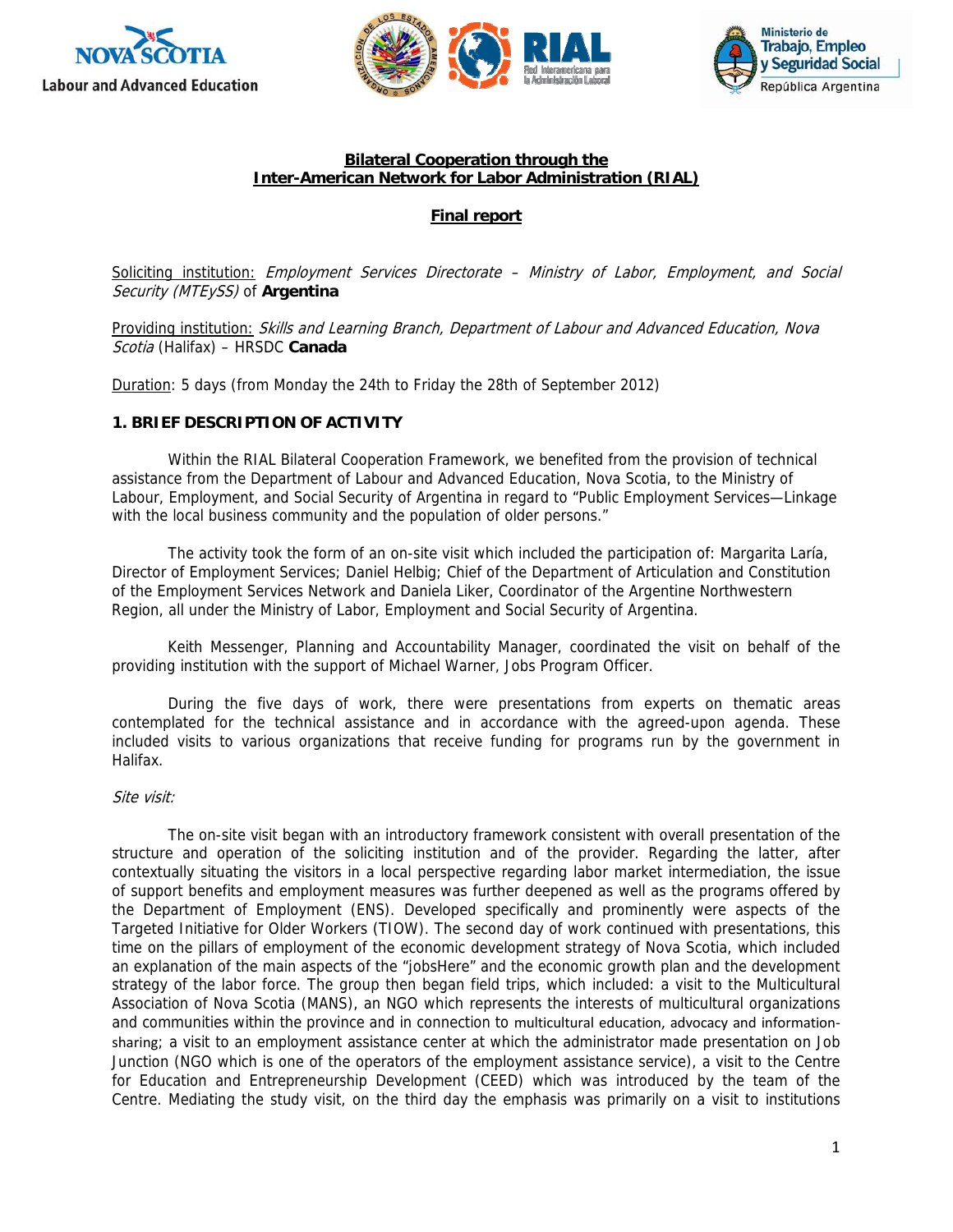





where services are outsourced. First, we visited the Nova Scotia Community College, which is the largest training institution and operator skills development program in Nova Scotia. It has multiple delegations within province and it receives the largest quantity of clients benefiting from LAE programs. After hearing a presentation from the Direction of the establishment and from the employees, there was a tour of the facilities where different teachers showed and explained how they work with students. In particular, the operation of the "Apprenticeship Training Program" was presented by one of the representatives of the Apprenticeship Department. Secondly, we visited a training institution for people with disabilities where furniture is made. There was a presentation by its director and a tour of the organization to see how raw materials are fashioned into finished products that go on sale in an adjacent room.

Since the on-site assistance had finished, on the fourth day the activities contemplated during the first half of the day a series of presentations on Workforce Strategy which included a demo and online toolkit on the Sector Council program, on the "One Journey" initiative, on the Workplace Innovation and Productivity Skills Incentive (WIPSI) and on the Workplace Education Program (WEP). During the second half, there was a visit to a company located in an industrial park, dedicated to the manufacture of safety clothing, which implements the WIPSI program. It included presentations by the General Manager of the company and an officer responsible for monitoring the program in the workplace, then a tour of the production area to directly observe how the final product is made in its entirety. The closure of the study visit on the fifth day first included a presentation on adult education at the School for Adult Learning of Nova Scotia, detailing aspects of programs and initiatives, funding partners and best practices. Secondly, as the last activity, was a visit to the Valley Community Learning Association (VCLA), a leader in collaborative partnership, volunteerism, and capacity building programs that promote inclusion and job retention. The principal and volunteer teachers of the association gave a presentation.

It is noteworthy that in each activity during the entire on-site visit there was a mutual space for questions and answers.

# **2. MAIN LESSONS LEARNED**

 $\checkmark$  It was very interesting to share the experience of the implementation of employment policies from a provincial perspective. In particular, the manner in which Nova Scotia designed a service delivery model with funds sent from the national government, with the mission to meet the immediate challenge of a prolonged recessionary impact, as well as achieving efficiency in maximizing available funds for direct investment by the "customer." This practice came to our attention because it differs from our system, in which actions that are performed by the national government for municipalities and where provinces have an emerging role. The flexibility allows work programs in Nova Scotia more autonomy and more specifically defines performance areas, providing the ability to offer a common menu of services available through a variety of channels to all citizens of Nova Scotia.

 $\checkmark$  By visiting different institutions the use of both the public and private spheres as outsourced services could be directly observed, according to the best response to the demands of the labor market. These practices help us to think of innovative ways to establish partnerships with various institutions in the private sphere, in order to be able to respond to demands in localities where public institutions do not have sufficient coverage for recipients.

 $\checkmark$  As for the relationship with the business sector, the matter of helping businesses become more competitive globally, and of increasing foreign direct investment and international trade and improving productivity, allows us to reflect on the integrity of the strategy for the well-being of the business sector, this being one of the main recipients of our Public Employment Service. It also allows us to think about the design of future actions aimed at raising awareness among employers, in cooperation with local authorities, so that they know about all the efforts made in training, access to specific credits and tax incentives, in order to gain confidence in public employment services, thus promoting their firm involvement.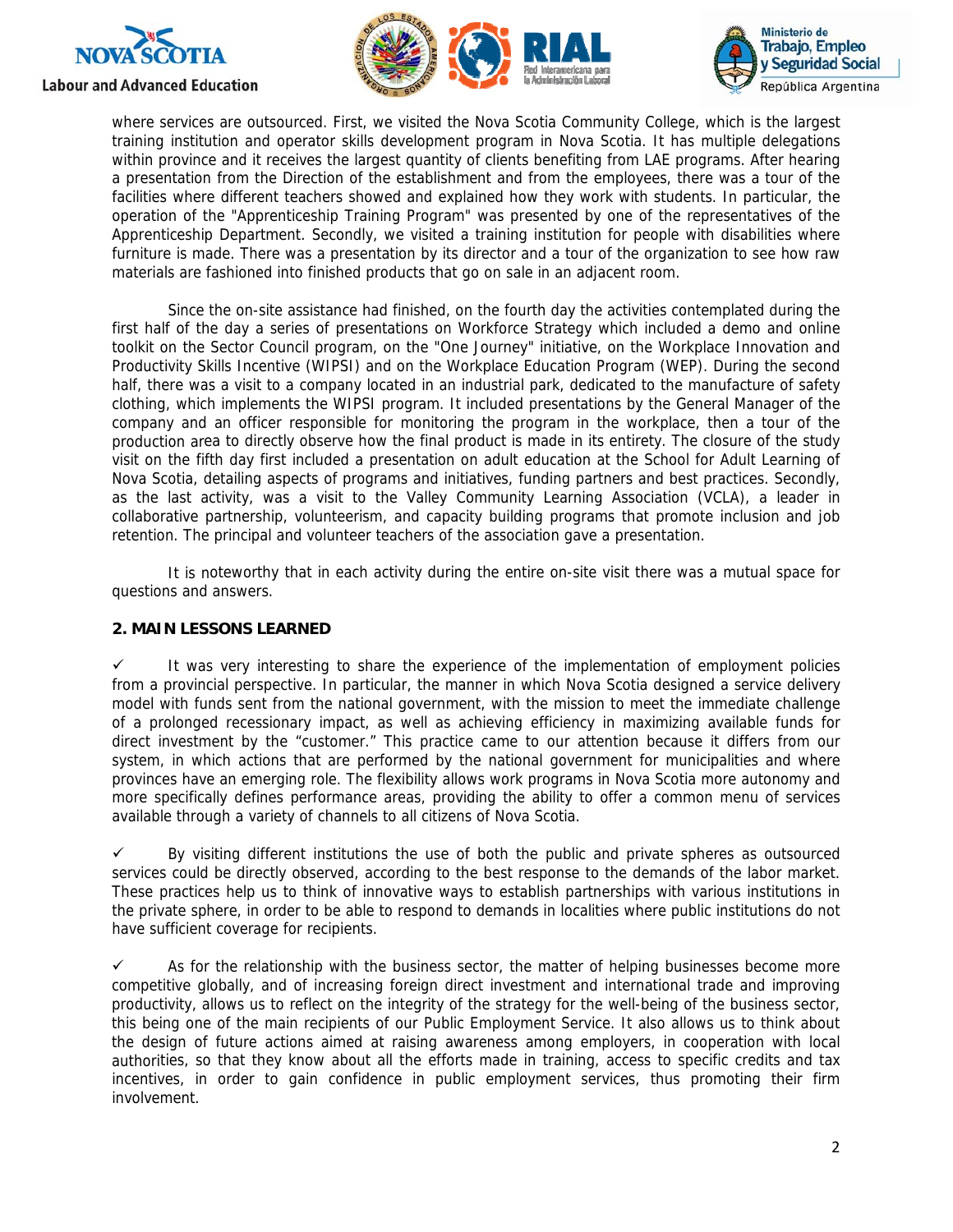





 $\checkmark$  The local workforce support system, "LaMPSS" (Labour Markets Support System), which has been in place for approximately three years, is in the process of continuous improvement in order to be uniform to all registered organizations with which it maintains registered working arrangements. Similarly, cash benefits to the "clients" and the services provided are recorded. The form which collects information consists of three parts: 1.) Organization of funds, 2.) Contracts with "clients" (individuals and organizations) and 3.) Tracking information about customers. Since our Information Platform for Labor Mediation is a similar management system that is also in a continuous change and improvement, it serves as an input, to consider the addition of new categories to help us improve access and information processing.

 $\checkmark$  In response to local unemployment, which remains high at 9.7% of the population, a multi-year strategic plan (2011-2016) was carried out to allocate resources. There was a focus on those sectors for which there is projected an overview of industrial growth and greater potential to absorb the population with employment issues: health, welfare, trade, transportation, manufacturing, accommodation and food, oil, gas and mining. These prospective analyses serve us from the comparative point of view, to include areas of work, among other things, as part of the strategic planning of our Ministry of Labor, Employment and Social Security.

 $\checkmark$  In relation to the important tools for exercising national labor intermediation: We recognize the great importance of the National Employment Portal and how beneficial it would be to have the use of a site for employment at this level, and it encourages us to consider such an idea in our analysis of the development of this type of tool in our country.

# **3. STEPS TO FOLLOW**

On the basis of consultation and social dialogue, an employment impact policy was built in Argentina in each of its regions, addressing the problems of each province and running the defined programs in each of the municipalities in a decentralized manner through municipal employment offices that make up the Employment Services Network. Canada, by contrast, maintains a model of provincial authority to designate the distribution of funds for national and local programs. Having said this, and relying on the experience in question, we identified three main lines of work to delineate future actions based on the best practices used by the Department of Labour and Advanced Education of Nova Scotia:

 $\checkmark$  Liaison with employers: Prioritize the development of a more comprehensive care strategy for the sector through the implementation at an inter-agency level of public-private actors (chambers, Federation of Argentinian Municipalities, municipal representatives and unions) for the redesign and improvement of the local response in order to more effectively meet demand for local employment. For this purpose, it is necessary to streamline the recognition of local employers and clearly identify and gather the best possible information about their characteristics as job applicants. Second, link labor supply with the demands of the productive sector in a systematic and focused way. Third, promote and articulate labor and production needs, building trust through technical meetings with the industry, in order to be able to implement placement actions and improve management comprehensively.

 $\checkmark$  Labor Mediation Information Platform: Improve access and information received by the people registered in the portal; expand the tools for the employers' sector participating in the actions of the Employment Services Network; improve job placement results of the network, in particular the integration of populations participating in the program driven by the Ministry of Labor, Employment and Social Security.

 Public-Private Partnerships: Greater coordination of public and private efforts for the development of localities; strengthening employment promotion areas of provincial governments to address employment issues comprehensively and in concert with the municipalities and the Ministry of